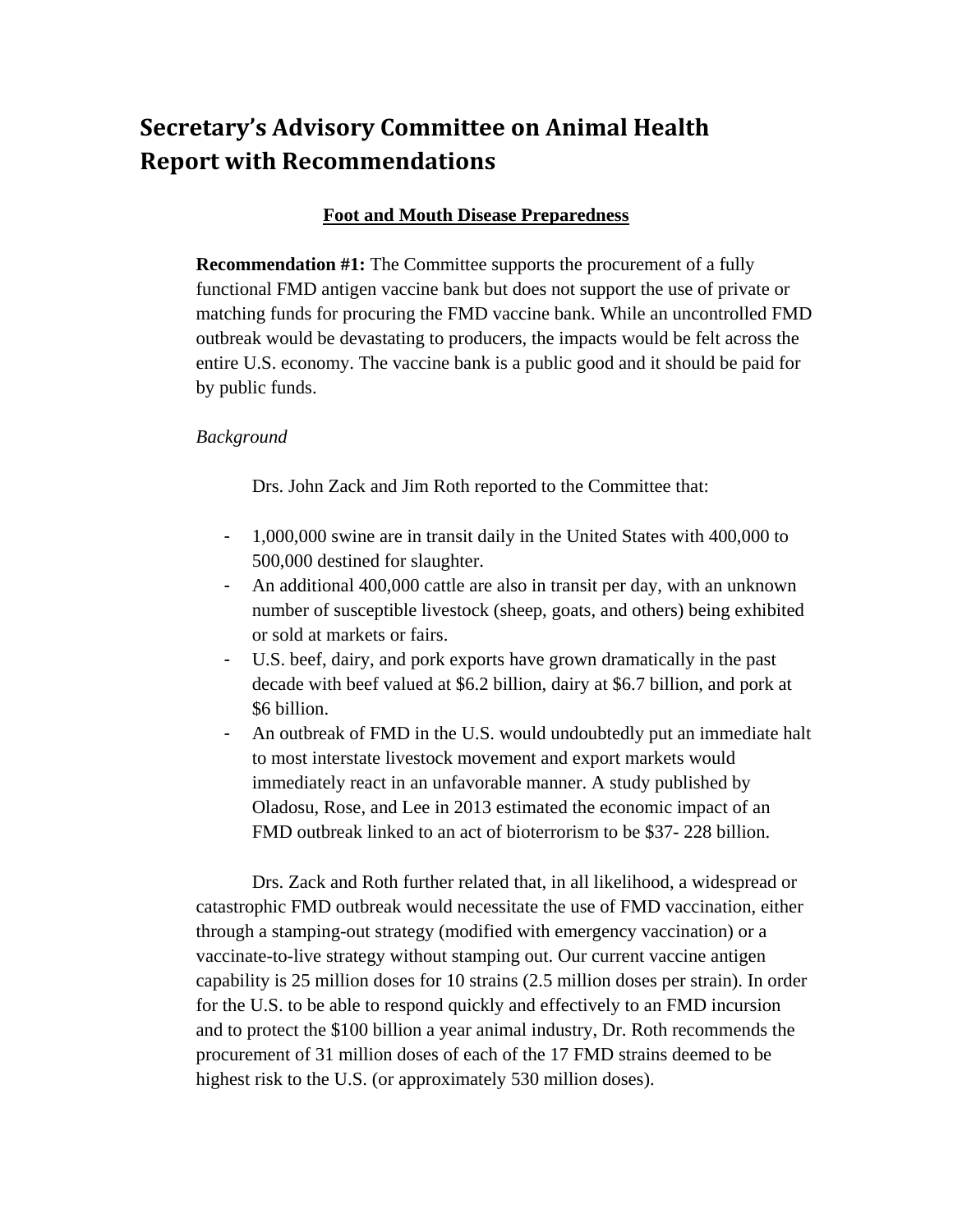To provide the Committee a concrete scenario, Dr. Zack used the swine and cattle populations of Iowa and Texas as examples. Iowa's swine population is around 19 million animals. The current capacity of the North American Foot and Mouth Disease Vaccine Bank (NAFMDVB) would only enable us to vaccinate 2.5 million (13%) of those animals. With a Texas cattle population of 10.9 million, current NAFMDVB capacity would allow the immediate vaccination of only 22% of those animals.

Dr. Roth estimates that expanding the country's FMD vaccine capability to full capacity would cost approximately \$150 million per year for five years and \$70 million per year to maintain.

The Committee discussed the pros and cons of voluntary and nonvoluntary check-offs as well as the possibility of user fees to partially fund the project. The Committee opposed all of these approaches and favors Congressional and/or Department action to fund this project.

**Recommendation #2:** The Department asked the Committee to consider whether or not the USDA should contract for the procurement of a fully functional FMD vaccine bank. The Committee favors this approach. The additional flexibility of a contract vaccine bank would allow it to be more functional and lower cost than owned and managed by USDA.

**Recommendation #3:** Committee members reiterated their support for all of the recommendations previously submitted to the Secretary in its March 2015 report.

#### **Swine Enteric Corona Disease (SECD)**

### *Background*

The USDA issued a Federal order in April of 2014 that required reporting of all cases, while providing funding for diagnostics and biosecurity. The committee was given a summary of the program—including an overview of cases identified to date—and introduced to the reports issued by USDA on a weekly basis. USDA asked for input from the committee in three areas, and discussion points are summarized under each topic below:

- 1. Provide feedback on the value of the federal mandatory reporting requirements and the information that is shared with the stakeholders from the data collected.
	- a. The State Animal Health Official is an important stakeholder and decision maker, and it is important that information flows back to the SAHO in real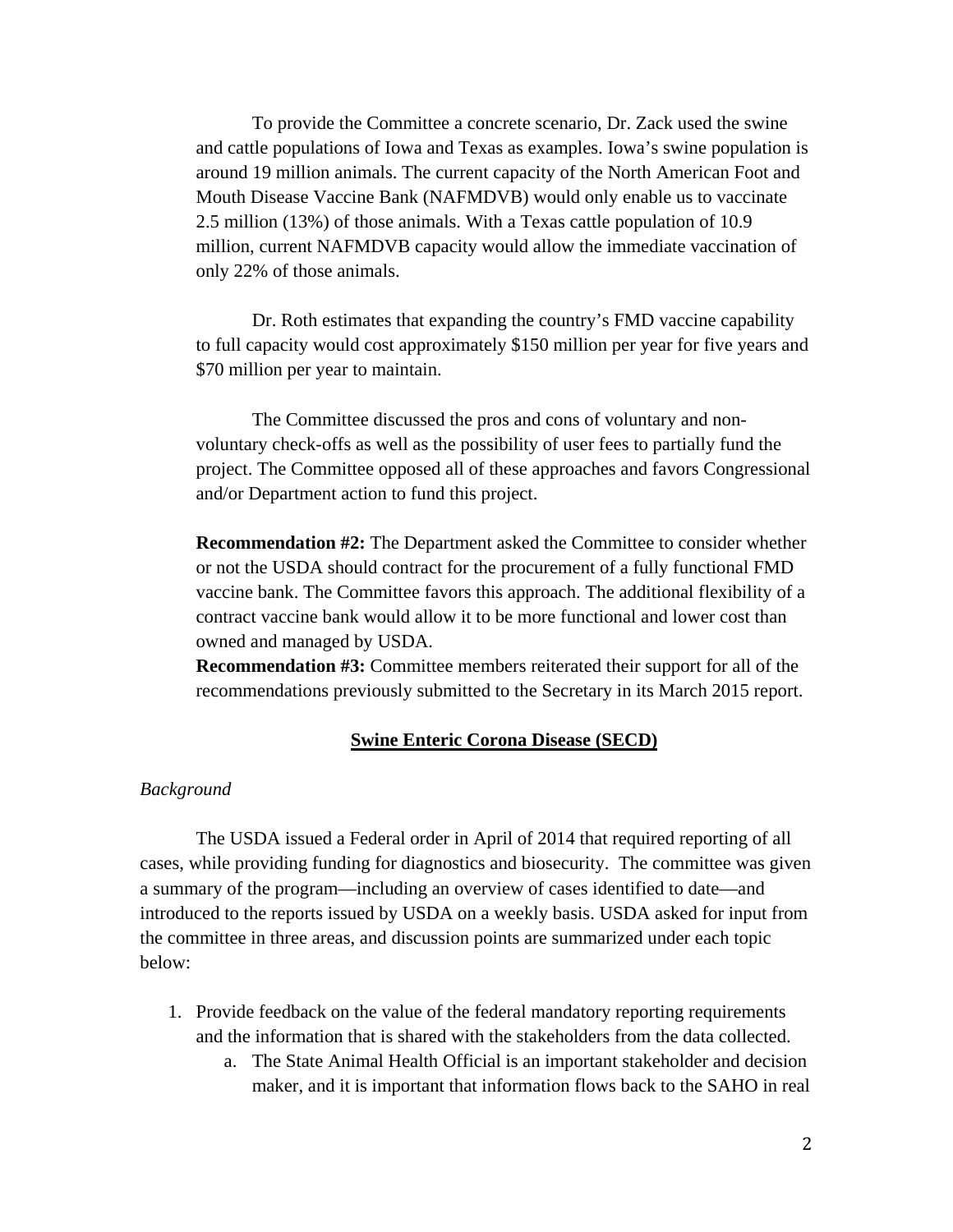time without having to have the labs and/or veterinarians report to both the state and federal authorities.

- b. The goal of collecting and reporting this data should be to conduct epidemiological studies to assess spread of the virus and identify risk factors. It is uncertain if the information collected is being utilized for epidemiological purposes, and if not, why not.
- c. Value of the data to help make pig movement decisions is minimal. While there is value in maintaining producer confidentiality, statewide reporting does not provide enough information.
- d. The Herd Management plan, and the Disease Reporting Officer follow up, seem to be providing very little useful information while using resources.
- e. Questions were raised on the value of collecting premises identification numbers if there was no traceback or monitoring of animal movements.
- 2. Provide feedback on the value of the USDA support of diagnostic testing for SECD.
	- a. Requiring the premises identification number on diagnostic submission forms has the potential to provide real value if epidemiology studies are to be conducted.
	- b. Concerns were raised that early in the outbreak NAHLN laboratories were running a variety of diagnostic tests providing inconsistent results from lab to lab. Examples of samples being split and sent to multiple labs, and receiving different results, were given.
	- c. Funding for diagnostic testing was well received, allowed for more testing than would have been done otherwise. With the increased testing, it became easier to evaluate various strategies for attempting to clear a premises.
	- d. Because there was such a large amount of testing, it encouraged the laboratories and APHIS to move to electronic messaging. Only a handful of laboratories are able to send messages electronically, and it has taken many months for them to be able to do so. However, it appears that getting messaging for SECD functioning may have made HPAI messaging easier to implement
- 3. Provide guidance on the future of the SECD control and the role of USDA in these efforts.
	- a. The value of such a program should be in epidemiology, tracing disease, understanding risk, and determining if elimination is feasible. These goals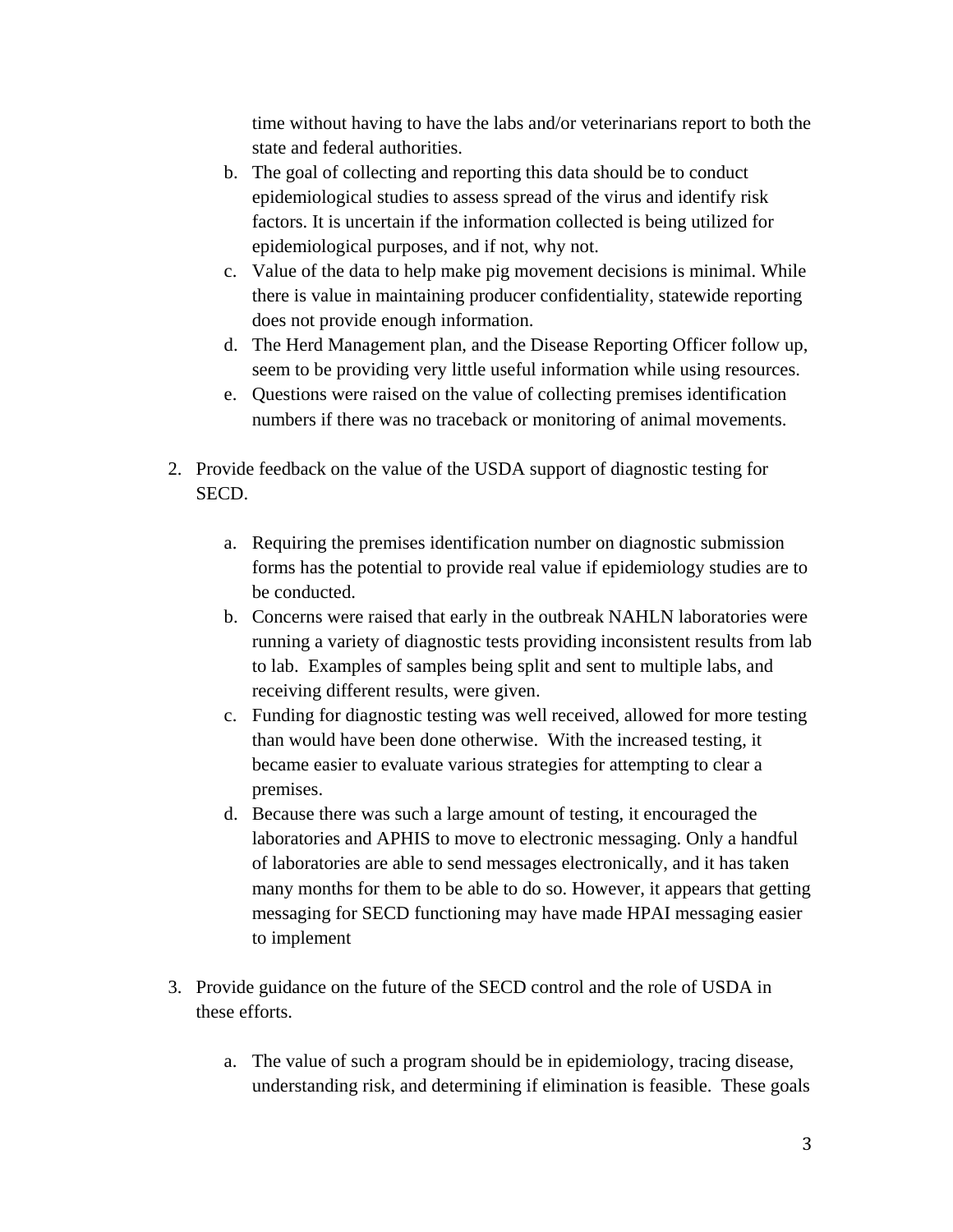should be considered prior to the development of any mandatory reporting program to maximize the value.

- b. The Rapid Response Teams should serve as a model for future emerging diseases. A standardized format should be developed for their investigations that allows evaluation of risks, traceback, situation analysis, and provides a basis for decision making. This would allow the potential for more real time traceback and epidemiology, rather than looking back retrospectively as is the case for SECD.
- c. The concerns with EMRS were expressed, it is a one way flow of data into USDA and no routine data is provided back to states or other stakeholders. It is uncertain if/how EMRS would be utilized if an eradication program were developed.
- d. Concerns were expressed over the ability of APHIS to deal with more than one disease at a time as demonstrated by HPAD and SECD. Additional concerns were raised that in an FAD situation that resources required for response (e.g., depopulation) may prevent adequate epidemiology to be done in the beginning of an outbreak.

The Committee recommends the following:

**Recommendation 1:** Improve the reporting mechanisms so that duplicate reporting to APHIS and SAHO are not required, streamline the disease reporting officer process, and clarify Federal reporting requirements for emerging diseases, such as SECD.

**Recommendation 2:** Encourage continued adoption of processes for electronic messaging between laboratories, including PIN and premises type, on laboratory submission reports.

**Recommendation 3:** NAHLN laboratories should deploy standard tests that perform consistently between laboratories. Testing protocols should be communicated across laboratories, and with stakeholders, so that results generated by any of the NAHLN laboratories can be considered equivalent to results from the other NAHLN laboratories.

**Recommendation 4:** Support the Federal-State-Industry PED Strategic Task-force. The committee supports the continuation of the task-force and supports the recommendations determined by these subject-matter experts. The task-force should determine the timeline for, and industry interests in, future plans for addressing SECD (control vs. eradication).

**Recommendation 5:** Support for APHIS to continue funding for SECD testing until the task-force determines goals (control vs. eradication). Encourage additional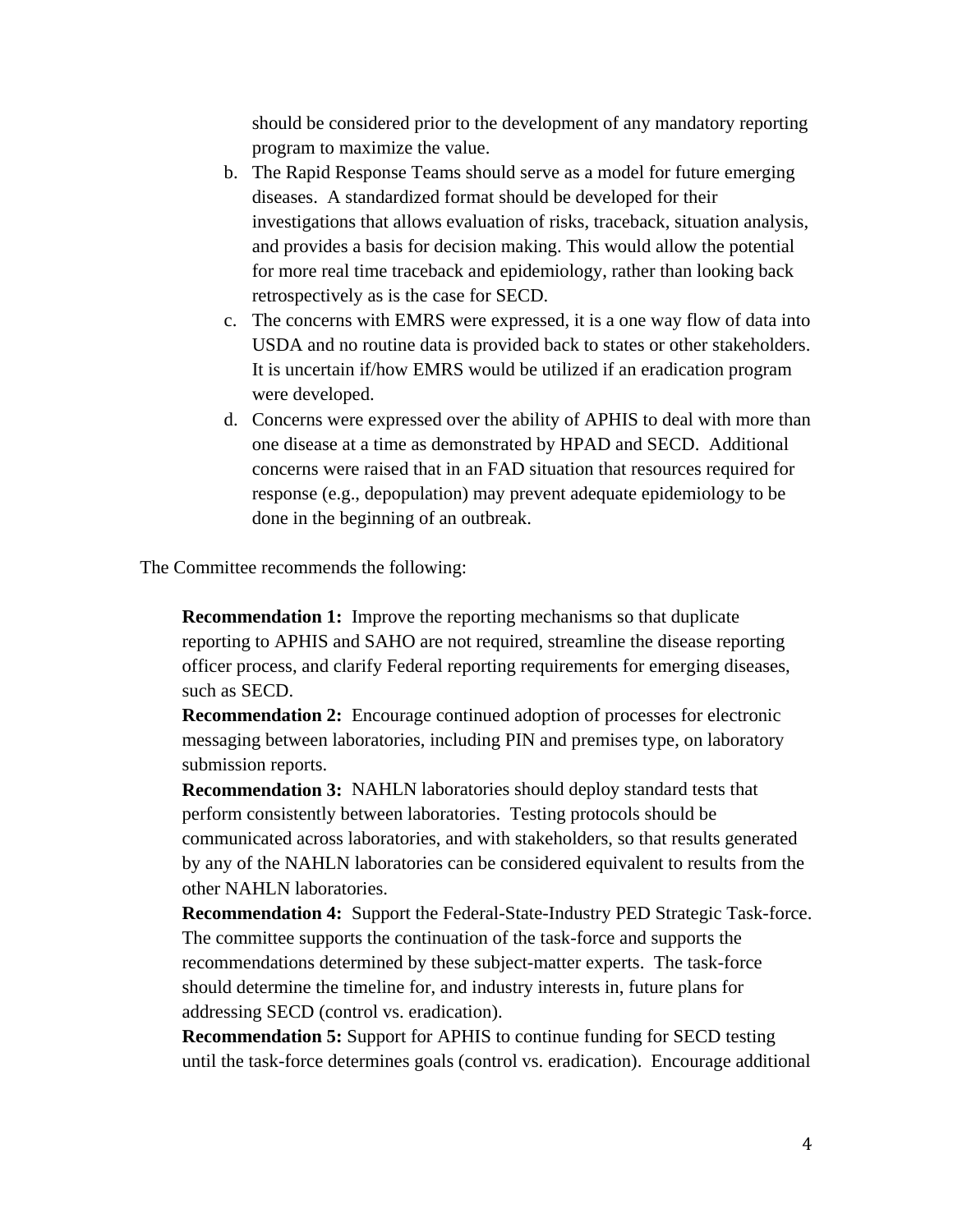epidemiological analysis of the information collected to date, and the ability to use that data in the case of potential control programs.

**Recommendation 6:** Consider if feral swine are potential reservoirs for SECD and determine what risk that may have for the domestic herd.

# **National List of Reportable Diseases**

SACAH responds to the following requests from the Agency on the NLRD:

1. Provide feedback on the strengths, weaknesses, value, and feasibility:

Creation of a NLRAD could serve as a template to promote standardization between the states that often now each have a list unique to each state. The differences in each state's lists currently pose a problem for veterinarians, veterinary diagnostic laboratories, and others that serve livestock in multiple state jurisdictions and often results in noncompliance with existing requirements. The list would likely help address this issue even if the reporting is not made mandatory at the federal level. Making reporting mandatory federally does allow for analysis of trends that may reveal a foreign or emerging disease that might not be apparent when only viewed state by state. Recent events have added creditability to that potential benefit. Unless the system provides for active two-way communication between the states where the events are located and USDA allows for a single report to either the state or federal regulatory officials to meet both requirements, a second layer or reporting requirements will only make the current reporting maze worse.

2. Provide feedback on key issues such as diseases to include in the NLRAD (see list in concept paper), who should be required to report and to whom, what should be reported, timelines for reporting, triggers for reporting emerging diseases, and the process to determine the appropriate response to an emerging disease:

No specific feedback other than that already included elsewhere in this report in response to these questions after hearing the presentation and reviewing the concept paper.

3. Recommend actions USDA could take to promote acceptance and support among State and industry stakeholders: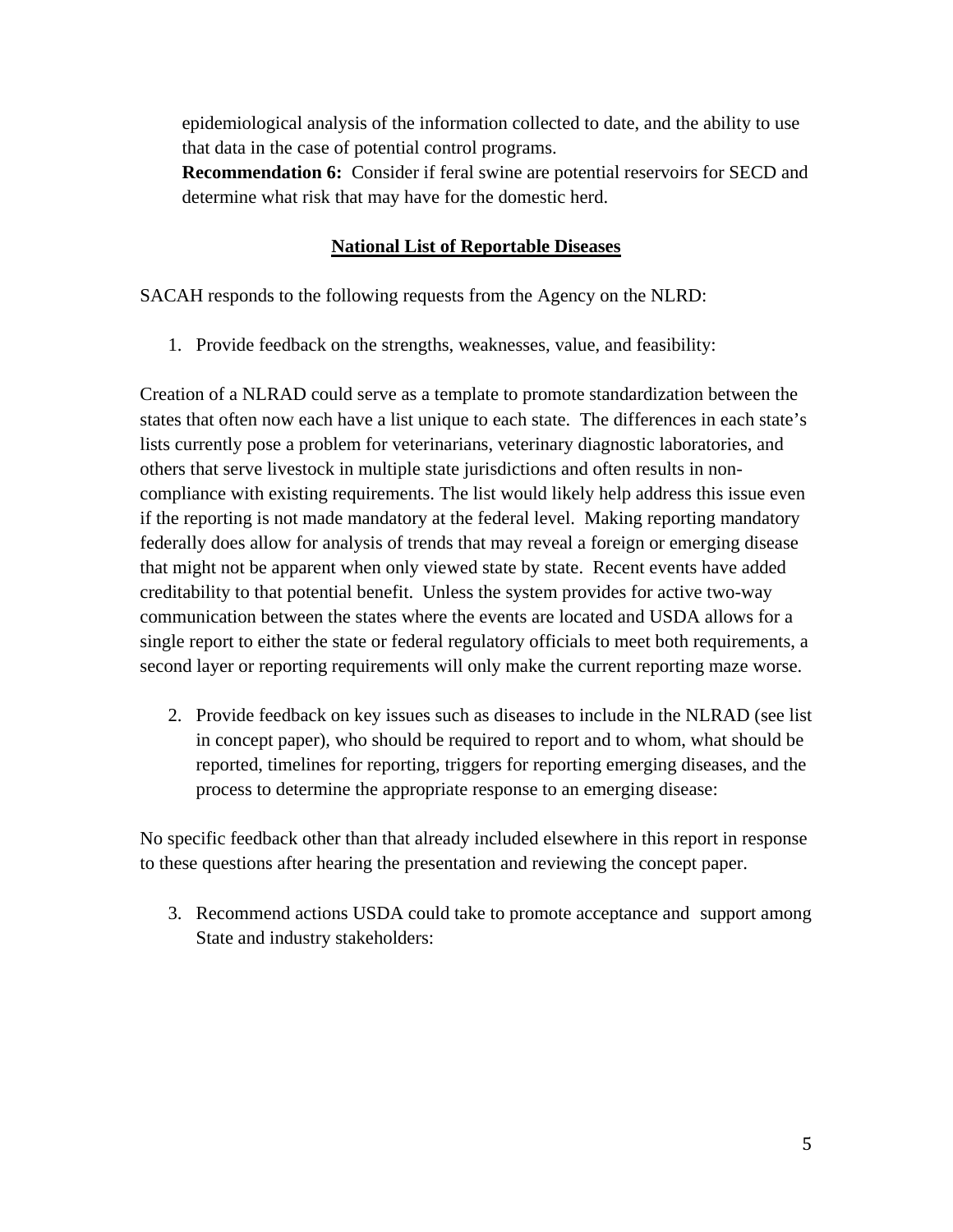The Committee recommends the following steps to be taken prior to rulemaking for NLRAD:

- **Recommendation 1:** The Committee recommends USDA establish a process, possibly forming a taskforce, to develop guidelines and/or criteria for maintaining confidentiality of producer-specific information, analyze in depth potential trade and other impacts from release of reported information, and specify more clearly persons within federal and state regulatory agencies that will be authorized to receive the reports from all sources.
- **Recommendation 2:** The Committee recommends USDA specify the process through which diseases and/or conditions are to be added to the list and also through which they can be removed from the list. USDA should also specify the response strategy for each disease listed including if they are actionable and what those actions may be.
- **Recommendation 3:** The Committee encourages USDA include provisions that allow accredited veterinarians, producers, veterinary diagnostic laboratories, and others to meet their obligations under the NLRAD through a single complete report to either state or federal animal health officials. USDA should commit to immediate completed reporting to the state animal health officials in the state the premises is located.

# **Notifiable Avian Influenza**

VS did not pose any specific questions to SACAH on AI. The Committee, however, chose to offer the following recommendations outlined below.

- **Recommendation 1:** Provide veterinary and operational support using APHIS and NAHERC personnel to fully address all needs during the current and future NAI outbreaks.
- **Recommendation 2:** Provide adequate financial support for all NAI outbreaks.
- **Recommendation 3:** Provide financial and personnel support and work cooperatively with state and federal wildlife management agencies for expanded NAI surveillance of wild birds.
- **Recommendation 4:** Provide financial and personnel support for research in NAI epidemiology, biosecurity interventions and effective vaccination strategies to mitigate disease introduction and spread.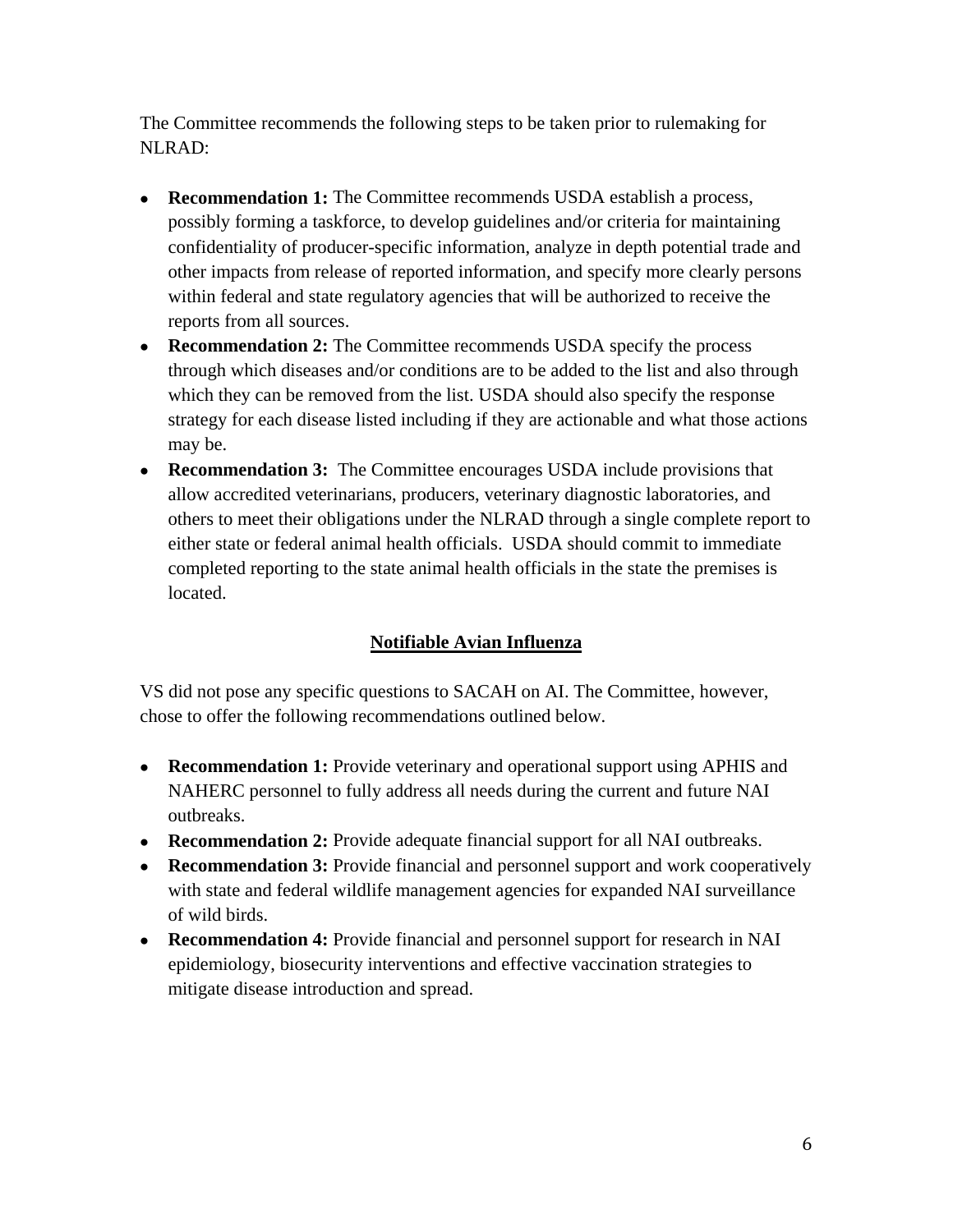# **Bovine Tuberculosis**

## **Mexico and Molecular Epidemiology**

## *General Discussion of Committee*

In general, there is support for continued advancement of projects and technologies that help illuminate introduction pathways so that actions can be taken to better mitigate the impacts of bovine tuberculosis. There was support for continued advancement and funding for whole genome sequencing and analysis. There was support to continue to develop a genome database that includes isolates from the U.S. and epidemiologically linked countries like Mexico. These isolates should include human cases as well as bovine cases and should be sequenced or otherwise characterized using one method in order to enhance analysis. NVSL was supported as the best entity to be vested with this responsibility. The committee recognized that many suspected human cases do not get adequately cultured and that those that are, go to CDC. However, the State Departments of Public Health may control whether the isolate may be shared outside of CDC. There was general consensus that efforts to work directly with State and Federal human health agencies to stimulate collaboration should be elevated. It was suggested that offering value added information back to public health officials may stimulate continuing cooperation.

The Committee recommends the following:

- **Recommendation 1:** Explore enhance utilization of the Mexico-United States Binational Committee to support tuberculosis eradication efforts.
- **Recommendation 2:** Continue supporting the collection of animal isolates to improve and expand the USDA whole genome M. bovis sequencing database.
- **Recommendation 3:** Work collaboratively with Mexico to encourage additional collection and sharing of isolates, particularly dairy bovine and human cases.
- **Recommendation 4:** Continue the monitoring of TB strains from humans- shared agriculture and public health impacts.
- **Recommendation 5:** USDA should work with the National Assembly of Animal Health Officials to better engage State Public Health Officials, and should work collaboratively with the Association of State and Territorial Health Officials and Public Health Officials, and potentially with The National Association of County and City Health Officers to enhance understanding and support for collaborative surveillance.